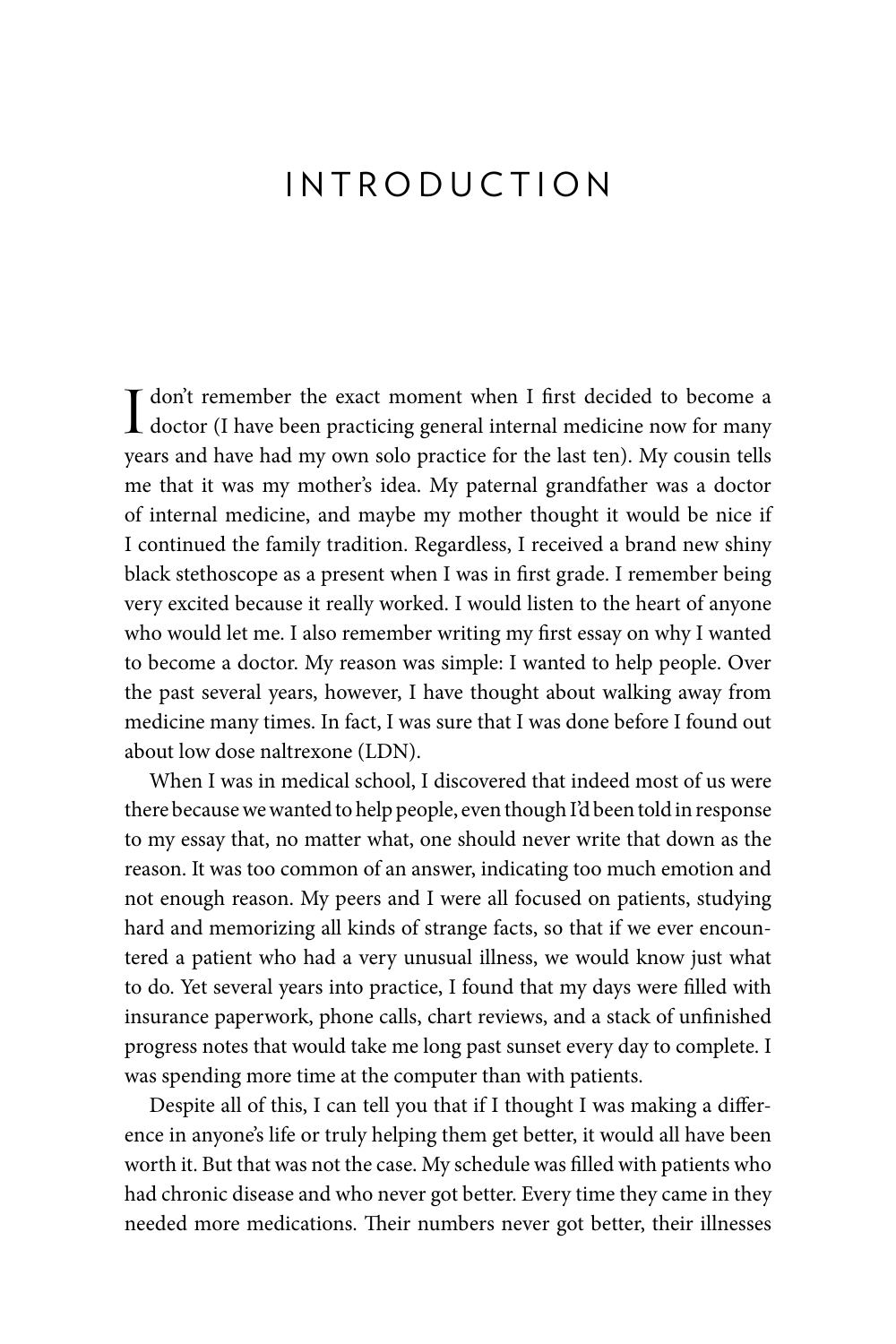never improved, and they never felt better. I know that I have patients who have been with me since the beginning who will argue with me about this, but it's true.

This all changed when I found LDN. At first I was very doubtful, and I wrote my first prescription at the insistence of my seventy-year old patient Marla, who had learned all about LDN from the Internet (doctors generally dread patients who bring in information printed off the Internet; they are second only to patients who happen to have a nurse in the family). When Marla's symptoms improved, I thought it was interesting, but I was too busy with my paperwork to actually delve deeper into LDN. I knew it was being used as an alternative medicine to treat multiple sclerosis (MS), and at the time none of my patients had that illness.

Then, years later, I met Christian. At thirty-two, he was the youngest male patient I had with a serious illness. "Doctor Jill, I've done the research on LDN, and I want to try it out for my symptoms," he said. Christian had an episode of what was basically optic neuritis presenting as double vision. Both his brain MRI report and the report from his spinal tap were consistent with MS. Because this episode of double vision was only a single event, his diagnosis was not yet called MS, and was instead called clinically isolated syndrome. It carried a high probability of turning into MS, and his neuro-ophthalmologist recommended aggressive immunosuppressant therapy.

"I understand the risks, and I'm willing to accept them. My symptoms are already nearly gone, and I want to try LDN first, before taking an immunosuppressant," he said. I had mixed feelings about this idea. I knew his specialist and did not want to step on his feet. In addition, I am not a neurologist, and at that time had no experience whatsoever in treating MS, both facts that I pointed out to my patient. However, I am a big proponent of patient choice, and I was willing to support his choice to decline conventional treatment. I carefully documented in his chart that we had discussed all the risks, contraindications, and alternatives.

I followed Christian very closely, seeing him frequently and documenting as thoroughly as possible everything about his case. I prescribed the LDN exactly according to how other clinicians were prescribing it. Christian's symptoms resolved within about five months of starting treatment, and his MRI reports were slightly improved each time we ran them. In a startling development, the MRI of his brain was read as normal at the two-year mark of treatment. There were no longer signs of any disease at all.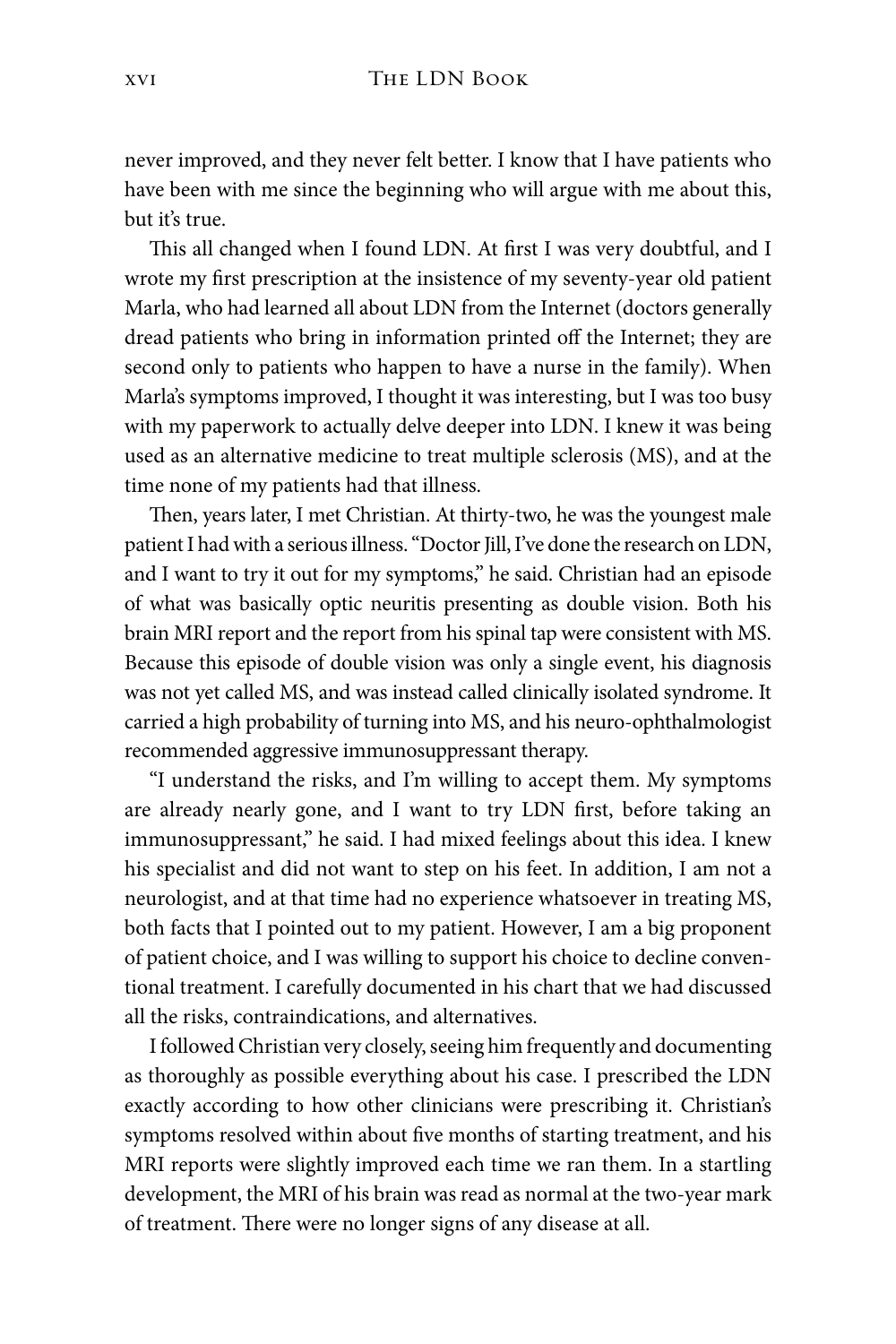Having been trained in traditional allopathic medicine, I was well aware that this was what would be called an anecdotal case. It was possible that his results could be coincidental and completely unrelated to the treatment. However, a year later, when he was still symptom-free, my curiosity about LDN finally got the better of me. I started doing research into LDN. What I discovered was extremely interesting, and completely changed the way that I thought about LDN. During my medical training I had always assumed that if a treatment was not conventional, with double-blind, placebo-controlled, randomized trials, then it was not a legitimate treatment. I discovered that I was wrong.

When I had first heard about LDN, I had no idea who Dr. Bernard Bihari was or how impressive his credentials were. I had no idea how much information was available about LDN's biochemistry; I found that the cellular pathways were known down to the very receptors involved. Before doing my research, I did not realize that small studies and case reports had already been published.

In the year that I started considering LDN seriously, I attended a conference in Las Vegas put together by the LDN Research Trust. It was fascinating to listen to the many speakers talk about their personal experiences with LDN, and to witness the presentations of many interesting case studies. A good number of the doctors had been prescribing LDN for as long as I had been in practice. But throughout the day a question kept bothering me. If LDN was a legitimately successful treatment, then it seemed to me that all these doctors should have been writing up their findings and getting them published. It was during a conversation with one of the oldest doctors in attendance that I finally realized the answer.

All these doctors were just as busy as I was. The only difference was that they were busy taking care of patients. They did not have time to be writing case reports or conducting trials. It was at that point I realized how much my view of the practice of medicine had changed. This was what I wanted for myself: to get out of my computer room and back into the exam room. *I wanted to help people*.

When I got back to my office, my level of comfort in prescribing LDN was considerably increased. I decided that I needed to tell more people about LDN. I typed up a patient information page in a question-andanswer format. When I saw patients who seemed like good candidates for treatment with LDN, I told them about the treatment and gave them the information. Many patients were interested.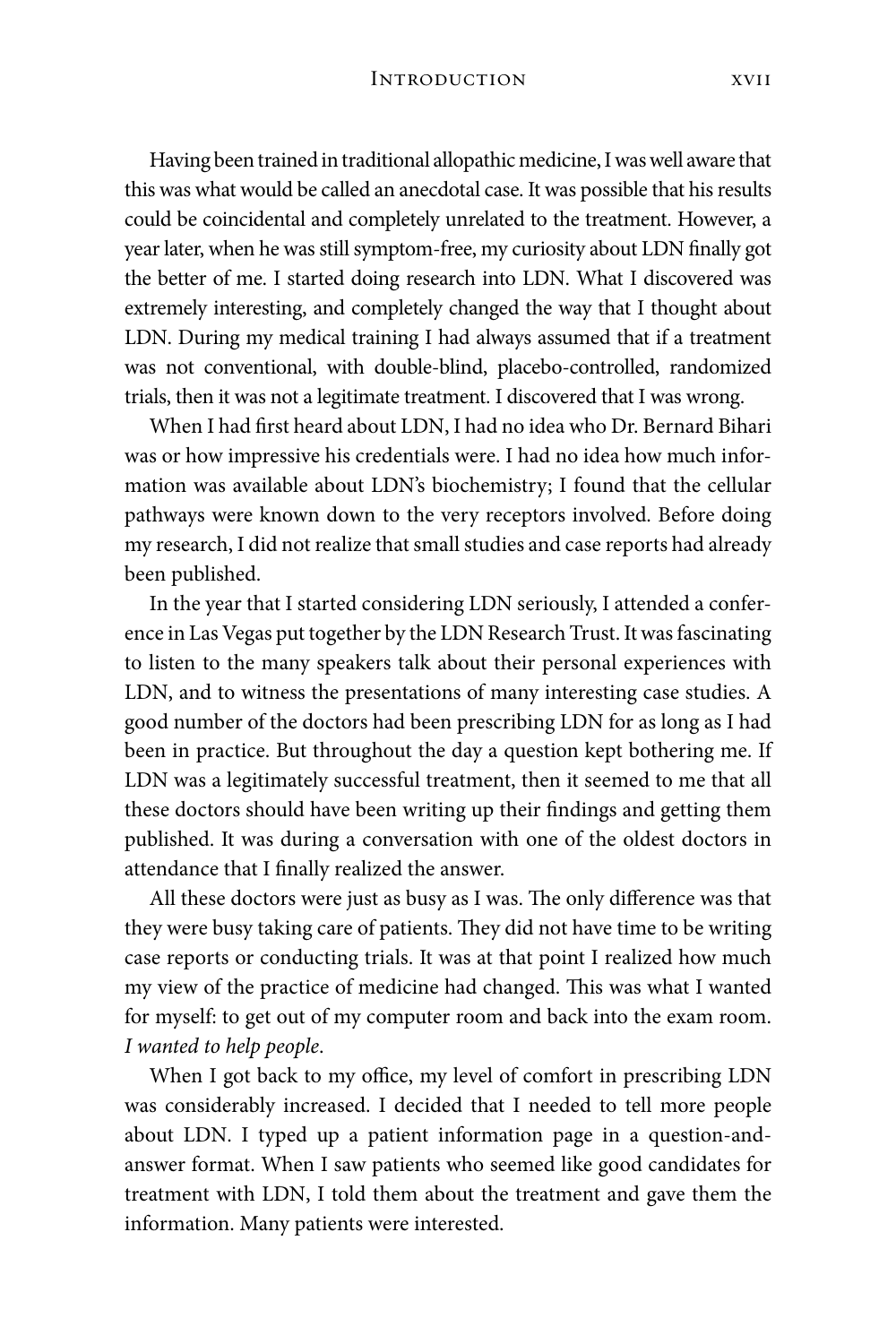Currently, I have over one hundred patients taking LDN. The results I've seen far exceed anything that could be attributed to a placebo effect. Because I have a general internal medicine practice, I see a wide variety of illnesses, many of them chronic. This has given me the opportunity to try out LDN in many clinical situations and monitor the response.

I have used LDN for autoimmune joint diseases, including rheumatoid arthritis, psoriatic arthritis, lupus, and ankylosing spondylitis. I have used it for inflammatory bowel disease, celiac disease, and irritable bowel syndrome. I have also used it for chronic-pain syndromes such as fibromyalgia, neuropathic pain, chronic regional pain syndrome, and osteoarthritis. Other disorders such as fatigue, asthma, allergies, and dermatitis have also responded. These illnesses may all look different on the surface, but the underlying problems are the same. Most chronic diseases have a component of inflammation and immune system dysfunction. LDN works at the root of the problem, addressing the core issues, resulting in improvement in the clinical syndrome.

I have one patient with stage one prostate cancer who prior to seeing me was being treated with expectant management alone (also known as watchful waiting). We started LDN and watched his PSA (prostate cancer tumor marker) drop by over 20% in two months. Six months later it had dropped again, and we are continuing to monitor it.

I have kept careful records and maintain a spreadsheet on my computer of all my patients taking LDN, detailing their diagnoses and progress. As a very conservative figure, at least 70% of the patients who have tried LDN have had a clinical response. If you take out the patients who stopped early because of side effects, the number increases to over 80%. Of the patients who have had a clinical response, the percentage who rate their response as much improved (which would be a level 5 on a scale of 1 to 5) is around 30%.

Not everyone has had a dramatic response, but there are many who have. Some of my patients became symptom-free within just a few months of treatment. Some of my chronic-pain patients were pain-free within the first month. It has been an amazing thing to witness, and every day I am thankful to have the opportunity to watch the responses as they happen. I am grateful to my original patient who first introduced me to LDN. I am grateful to all the pioneer physicians who have gone before me, and I am deeply humbled to be able to tell my story in their company.